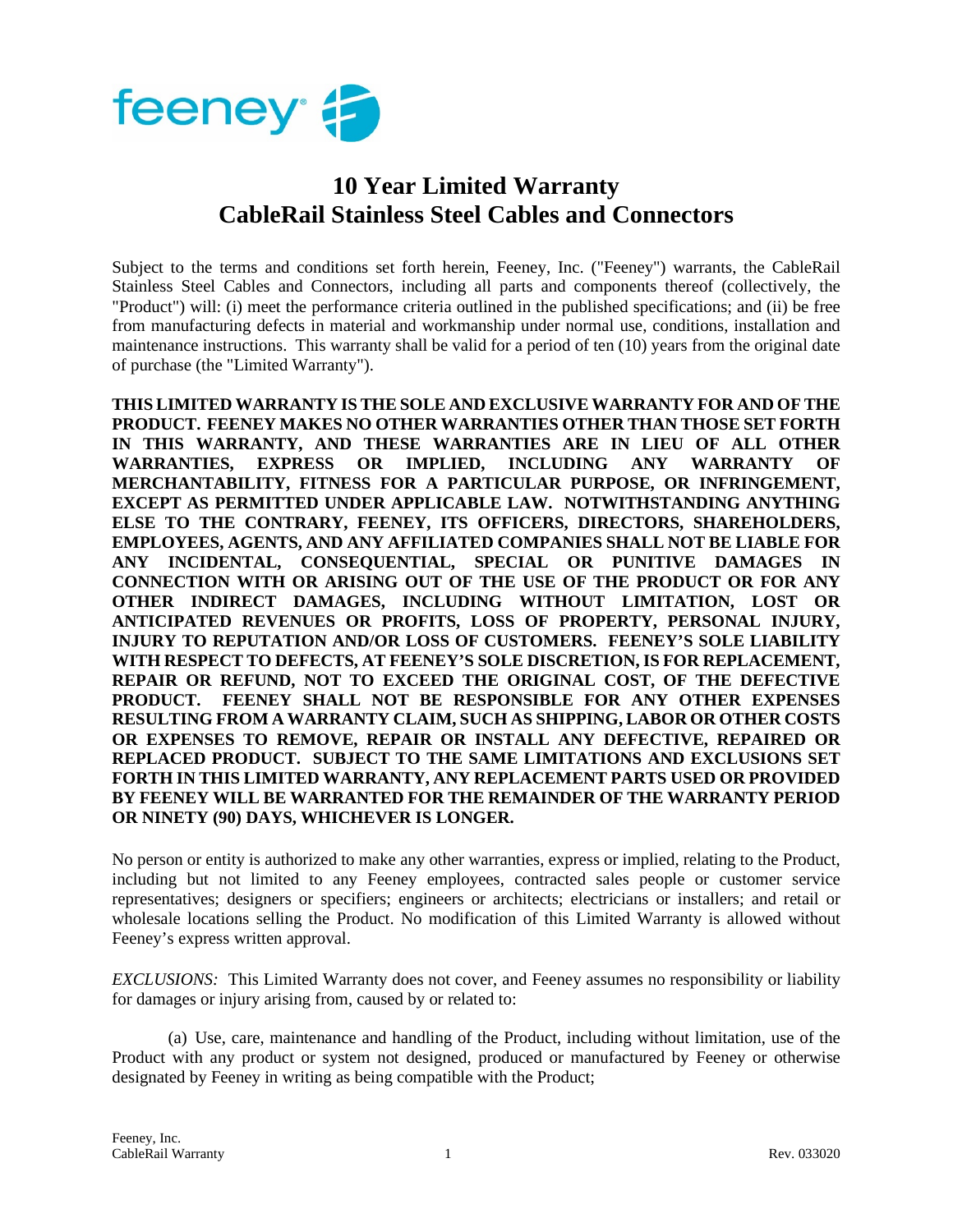(b) Failure to observe any safety procedures or precautions in the use, care and handling of the Product;

(c) Installation, removal, shipping or other labor costs and expenses of the Product, including without limitation, installation of the Product on, to, or with any products or systems not designed, produced or manufactured by Feeney or otherwise designated in writing by Feeney as being compatible with the Product;

(d) Any Product whose identifying marker, has been altered, tampered with, defaced or removed;

(e) Any Product that has been subject to improper or incorrect maintenance or repair;

(f) Any Product that has been damaged by negligence, accident, mishandling, abuse, faulty installation, or has otherwise been maintained, handled, or operated inconsistent with or in contravention with the procedures described in the installation and maintenance instructions or in violation of the Product specifications or local building codes;

(g) Any Product that has been purchased or acquired from a party other than Feeney or its authorized dealer;

(h) Any Product that has been purchased through an inventory clearance or liquidation sale or other sale in which Feeney expressly disclaims its warranty obligation pertaining to such Product;

(i) The ordinary wear and tear of the Product; or

(j) The condition of the Product caused by or resulting from weathering, scratching, discoloration, tarnishing or performance caused by exposure to corrosive elements or atmospheric contaminates such as salt spray, salt air, chemicals, and pollution; vandalism; surface oxidation; settlement, structural shrinkage, distortions or expansions of the property or structures on property on which the Product is installed, affixed or otherwise placed; fire, flood, acts of God or other causes beyond the control of Feeney. Discoloration of the Product shall not be considered a defect covered by this Limited Warranty.

*Ownership Upon Replacement or Refund of Product:* In the event the Product is exchanged or replaced, the replacement item becomes the property of the purchaser and the replaced Product shall become the property of Feeney upon replacement. In the event Feeney elects to refund the purchase price, upon delivery by Feeney of the refund, the returned Product shall become the property of Feeney.

*Procedure for Submitting Claim and Returning Defective Product:* Upon discovery of any defect in the Product to which this Limited Warranty applies, purchaser shall notify Feeney in writing, at the address set forth below, of such defect, which such writing shall set forth, in detail, the nature and scope of the defect claimed and shall be accompanied by a copy of the original receipt or invoice for the Product. In addition, purchaser shall contact Feeney for specific instructions regarding the return of any Product and shall thereafter deliver such defective Product pursuant to Feeney's instructions, freight prepaid, in either its original packaging or packing providing an equal degree of protection. Feeney reserves the right to inspect the Product for which a claim is being made hereunder upon receipt of the written notice described herein. Unless otherwise provided in writing by Feeney, written notice of any defect under this Limited Warranty shall be addressed to Feeney as follows:

## Feeney, Inc. 2603 Union Street Oakland, California 94607

*Returns of Non-Defective Product.* Subject to the terms and conditions contained in this Section, if purchaser is dissatisfied with the Product for any reason (other than a claimed defect), purchaser may return